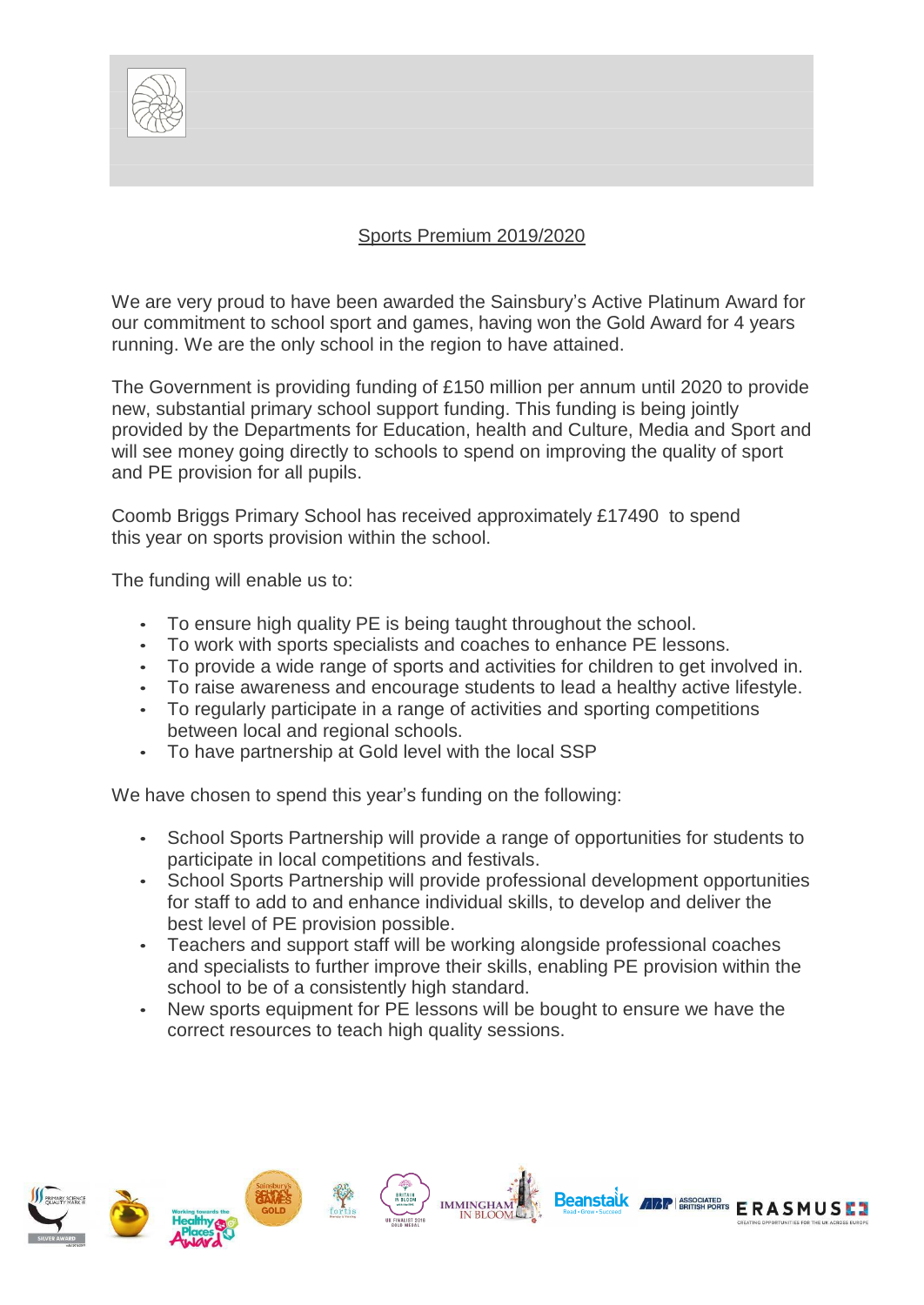

| <b>FOCUS</b><br><b>AREAS/PRIORITIES</b>                                                                                                                                                           | <b>ACTION</b>                                                                                                                                                                                        | <b>COST</b>                                                                 | ENGAGEMENT/<br><b>YEAR GROUPS</b> | <b>IMPACT</b>                                                                                                                                     |
|---------------------------------------------------------------------------------------------------------------------------------------------------------------------------------------------------|------------------------------------------------------------------------------------------------------------------------------------------------------------------------------------------------------|-----------------------------------------------------------------------------|-----------------------------------|---------------------------------------------------------------------------------------------------------------------------------------------------|
| 1. GYMNASTICS<br>To access professional<br>coaching to promote<br>the status of<br>Gymnastics in school<br>along with staff<br>expertise. Possibility of different year<br>'creative' gymnastics. | KL to<br>contact/source<br>coaching<br>opportunities<br>and to<br>investigate<br>costings. To<br>arrange a<br>timetable for the<br>groups. To<br>monitor the after<br>school club.                   | Est<br>£2000<br>$1$ day +<br>after<br>school<br>club<br>for $18$<br>weeks.  | Years R, 1, 2, 3, 4, 5, 6         | Increased skill<br>technique.<br>Competition<br>preparation/<br>aspiration.<br>Increased fitness and<br>stamina providing a<br>healthy lifestyle. |
| 2. TENNIS                                                                                                                                                                                         | KL to<br>contact/source<br>coaching<br>opportunities<br>and to<br>investigate<br>costings. To<br>arrange a<br>timetable for the<br>different year<br>groups. To<br>monitor the after<br>school club. | Est<br>£2000<br>$1$ day +<br>before<br>school<br>club<br>for $18$<br>weeks. | Years 2,3,4,5,6                   | Increased skill<br>technique.<br>Competition<br>preparation/<br>aspiration.<br>Increased fitness and<br>stamina providing a<br>healthy lifestyle. |











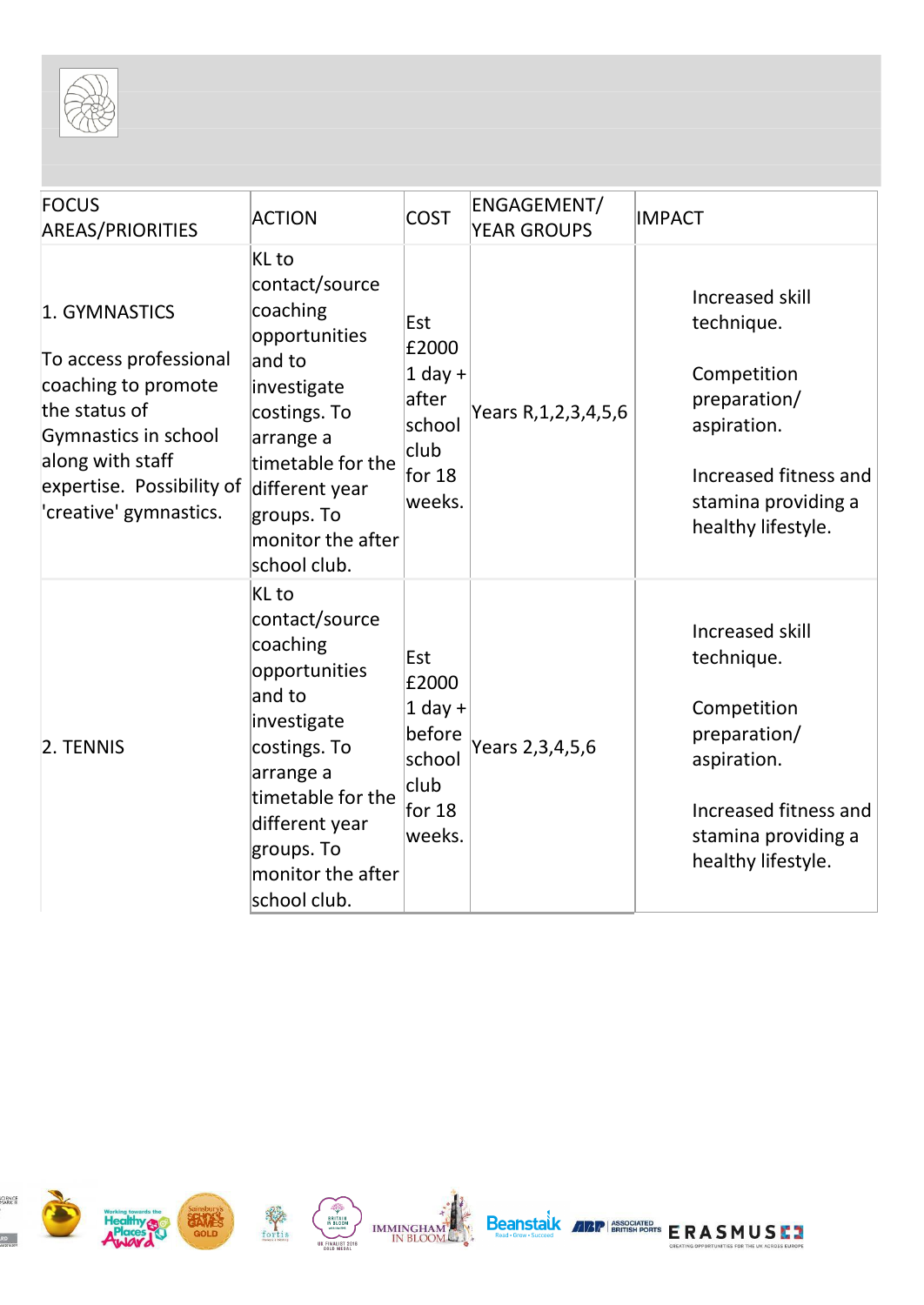

| За.<br><b>SWIMMING -</b><br>To investigate<br>logistics of<br>offering<br>swimming<br>lessons to<br>year groups<br>other than<br>the Year 5<br>initiative in<br>order to<br>promote<br>personal<br>safety and<br>enhanced<br>skills for<br>competitions<br>etc. | KL to contact/source<br>coaching<br>opportunities and to<br>investigate costings.<br>To arrange a<br>timetable for a<br>different year group. | Estimate<br>from<br>neighbouring<br>schools<br>(£500) | Year 3/4           | Personal safety.<br>Increased skill technique.<br>Competition potential.<br>Preparation/aspiration. |
|-----------------------------------------------------------------------------------------------------------------------------------------------------------------------------------------------------------------------------------------------------------------|-----------------------------------------------------------------------------------------------------------------------------------------------|-------------------------------------------------------|--------------------|-----------------------------------------------------------------------------------------------------|
| 3 <sub>b</sub><br><b>SWIMMING</b><br>Coaching for<br>higher<br>achievers<br>$(G + T)$                                                                                                                                                                           | KL to investigate<br>further - links to<br>Immingham<br>$\bullet$<br>Pilgrims S.C.<br><b>CADS</b><br><b>School Staff</b>                      | <b>Est £500</b>                                       | Gifted and<br>Able | Increased skill technique.<br>Competition.<br>Preparation/aspiration.                               |
| 4. DANCE-To<br>invest in a<br>music sound<br>system,<br>staging and<br>lights to<br>enhance<br>performances                                                                                                                                                     | KL to research costs<br>of staging equipment.                                                                                                 | <b>Est £1000</b>                                      | All children       | Increase confidence by<br>performing more in<br>school shows.<br>Preparation/aspiration.            |









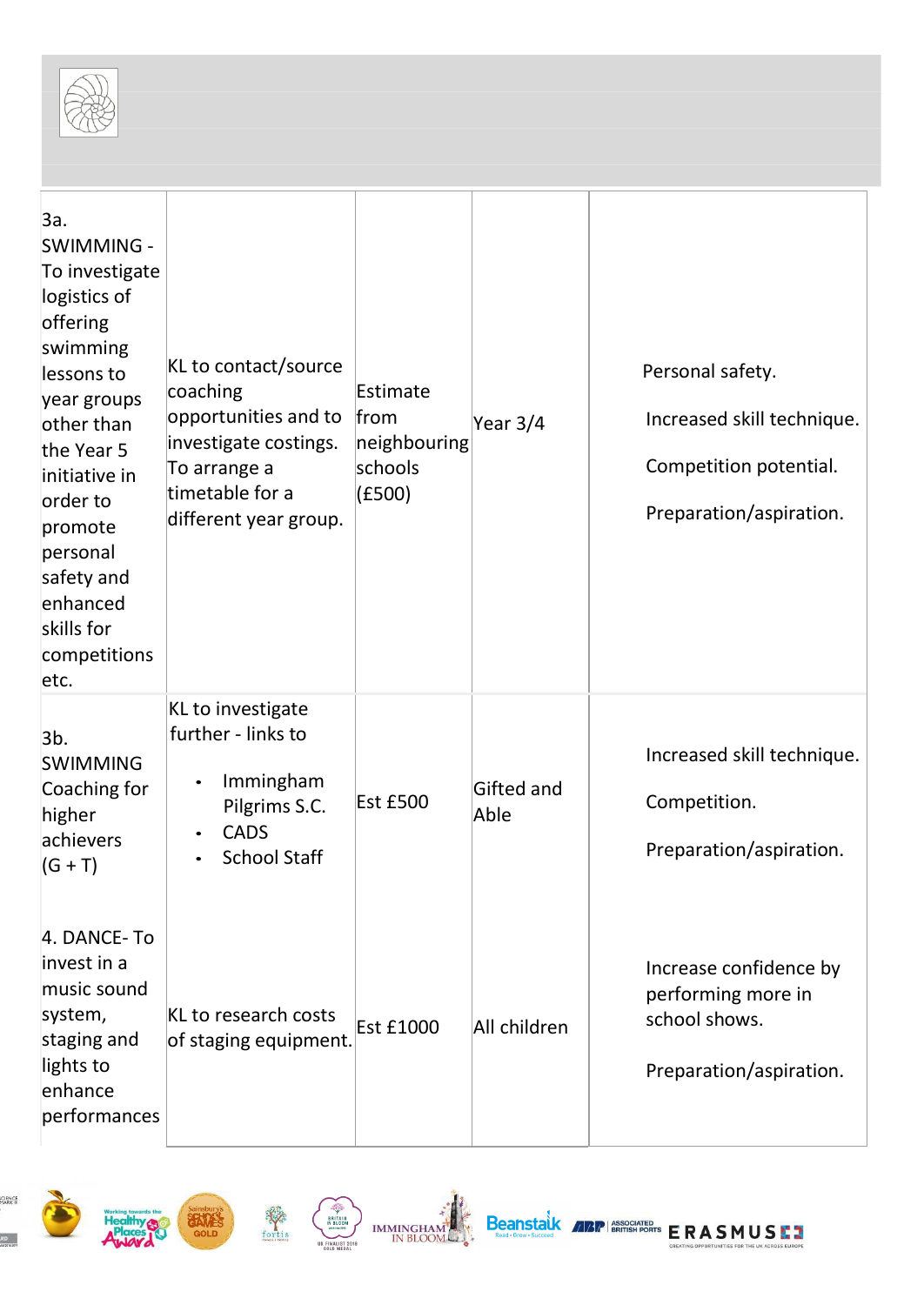

## **COOMB BRIGGS PRIMARY SCHOOL**

| 5. CRICKET-<br>Coaching for KS2<br>children.                                                                                             | $KL$ to investigate further $-$<br>links to<br>Cleethorpes cricket E500<br>$\bullet$<br>club                                                                     | Est                                                       | KS <sub>2</sub>                                               | Increased skill<br>technique.<br>Competition.<br>Preparation/aspira<br>tion.             |
|------------------------------------------------------------------------------------------------------------------------------------------|------------------------------------------------------------------------------------------------------------------------------------------------------------------|-----------------------------------------------------------|---------------------------------------------------------------|------------------------------------------------------------------------------------------|
| 6. To<br>source/research<br>commercial P.E.<br>scheme that<br>fulfils identified<br>needs of staff.                                      | KL to research<br>Present to staff<br>Audit/evaluate feedback<br>Lead adoption into school<br>curriculum/planning                                                | Est<br>£500                                               | KS1 and<br>KS <sub>2</sub><br>Govs P.E.<br>representat<br>ive | Increase teachers<br>subject knowledge.<br>All teachers<br>following the same<br>scheme. |
| 7. Transport to<br>and from<br>events. Review<br>of logistics<br>costing's to<br>school.                                                 | KL to investigate<br>contracts/purchase/<br>lease options surrounding<br>transport issues                                                                        | Est<br>£2000                                              | Sports Team                                                   | Taking part in more<br>competitions.                                                     |
| 8. To<br>investigate/resea<br>rch the<br>availability of<br>award schemes<br>that can be<br>delivered within<br>school eg. BAGA<br>type. | KL initial research<br>Staff<br>audit/engagement/<br>training<br>Schedule<br><b>Sports Awards</b><br><b>Evening Annual</b><br>Event - parents<br>community/media | Purchas<br>e of<br>scheme<br>and<br>awards<br>Est<br>£300 | <b>Whole School</b>                                           | Accreditation<br>indicating<br>moderated<br>standards.                                   |